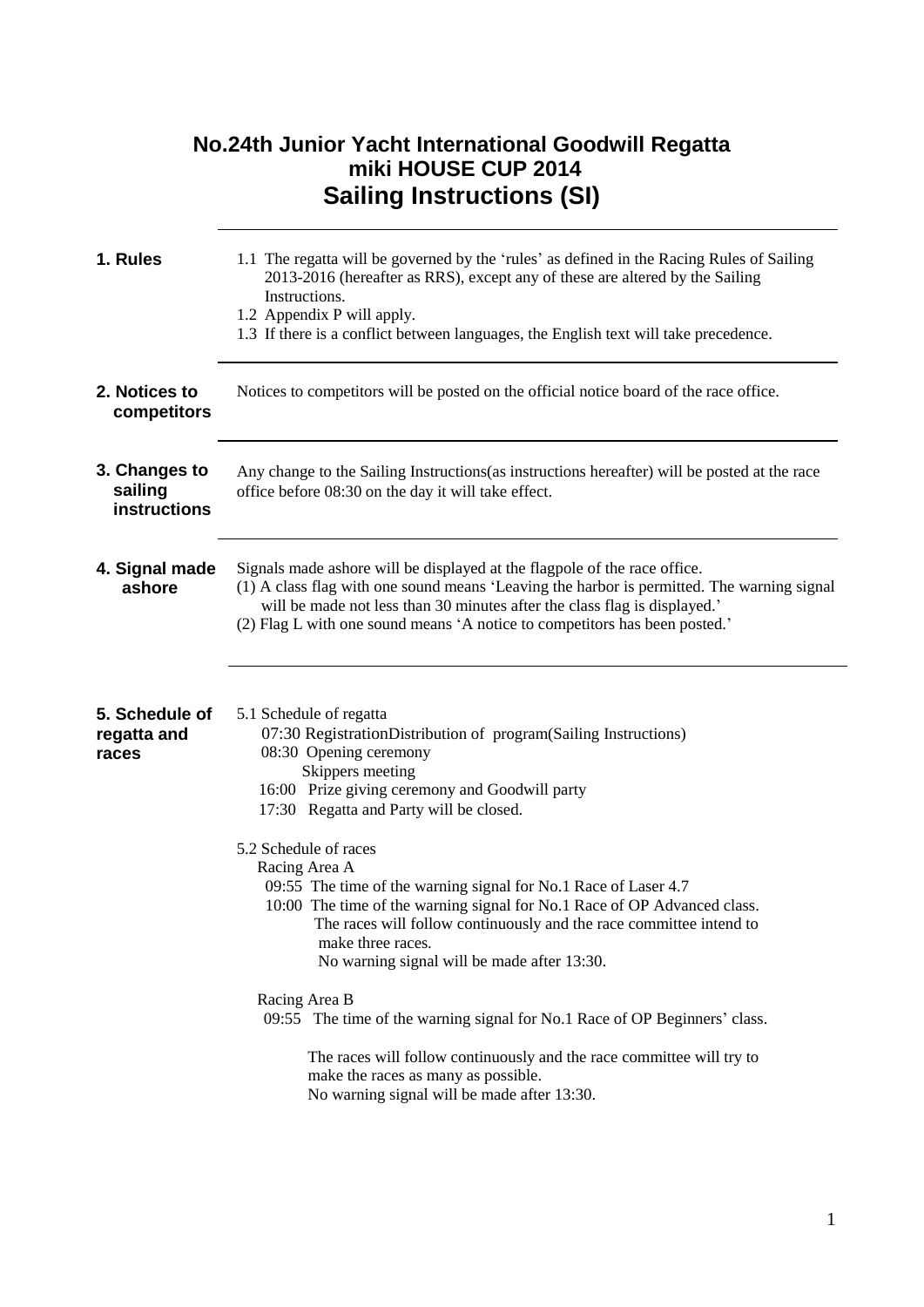## **6. Class flags**

| Racing Area | OP Advanced class                 | OP class flag(Black) |
|-------------|-----------------------------------|----------------------|
|             | Laser 4.7                         | Laser 4.7 flag       |
|             | Racing Area B OP Beginners' class | OP class flag(Red)   |

| 7. Racing Area and<br>The courses                            |                                                                                                                                                                                                                                                                                                                                                                                                                                                                                                                                                                                                                                                                                                                           |
|--------------------------------------------------------------|---------------------------------------------------------------------------------------------------------------------------------------------------------------------------------------------------------------------------------------------------------------------------------------------------------------------------------------------------------------------------------------------------------------------------------------------------------------------------------------------------------------------------------------------------------------------------------------------------------------------------------------------------------------------------------------------------------------------------|
|                                                              | 7.1 In Racing Area A, outside of Tokyo Metropolitan Wakasu Yacht Training Center, OP<br>Advanced class uses the course, Starting - Mark 1 - Mark 2 - Mark 3 - Mark 1 - Mark 3<br>-Finishing and Laser 4.7 class use the course, Starting - Mark 1- Mark 2- Mark 3-<br>Mark 1- Mark 3-Mark 1-Mark 3- Finishing.<br>(See Diagram-2-1)                                                                                                                                                                                                                                                                                                                                                                                       |
|                                                              | 7.2 No later than the warning signal, the race committee signal boat in racing area A will<br>display the approximate compass bearing of the first leg.<br>7.3 In Racing area B, in the pond of Tokyo Metropolitan Wakasu Yacht Training Center,<br>OP Beginners' class uses the following courses and the race committee signal boat will<br>instruct with The Number Flag which course will be used before the warning signal,<br>depending on the weather and sea condition and other reasons.<br>The Number Flag 1 The course ①:Starting - Mark 1 - Mark 2 - Mark 3- Finishing. (See<br>Diagram-2-2-1)<br>The Number Flag 2 The course $\circled{2}$ : Starting - Mark 1 - Mark 2 - Finishing.<br>(See Diagram-2-2-2) |
| 8. Marks                                                     | 8.1 Racing Area A: Mark 1, 2 and 3 will be tetrahedron inflated orange buoys.<br>8.2 Racing Area B: Mark 1,2 and 3 will be long slim cylindrical inflated yellow buoys.                                                                                                                                                                                                                                                                                                                                                                                                                                                                                                                                                   |
| 9. Changing<br>the next leg<br>of the course<br>and the Mark | 9.1 To change the next leg of the course in the Racing Area A, the race committee will<br>move the mark to the starting point of the new leg and display the flag C with repetitive<br>sounds on the race committee boat near the subject mark.<br>This signal shall be made before the first boat begins the new leg even if the mark<br>is not laid at the right position.<br>9.2 Legs of the courses in Racing Area B will not be changed after preparatory signal.<br>This changes RRS 33.                                                                                                                                                                                                                            |
| 10. The start                                                | 10.1 Races will be started by using RRS 26 with the warning signal given 5 minutes before<br>the starting signal.<br>10.2 The starting line will be between the staff displaying the orange flag on the starting<br>signal boat at the starboard end and the port end orange buoy.<br>10.3 A boat starting later than 4 minutes after her starting signal will be scored DNS (Did<br>Not Start). This changes RRS A4.<br>10.4 In Racing Area B, Rescue boats may guide competitors during starting.                                                                                                                                                                                                                       |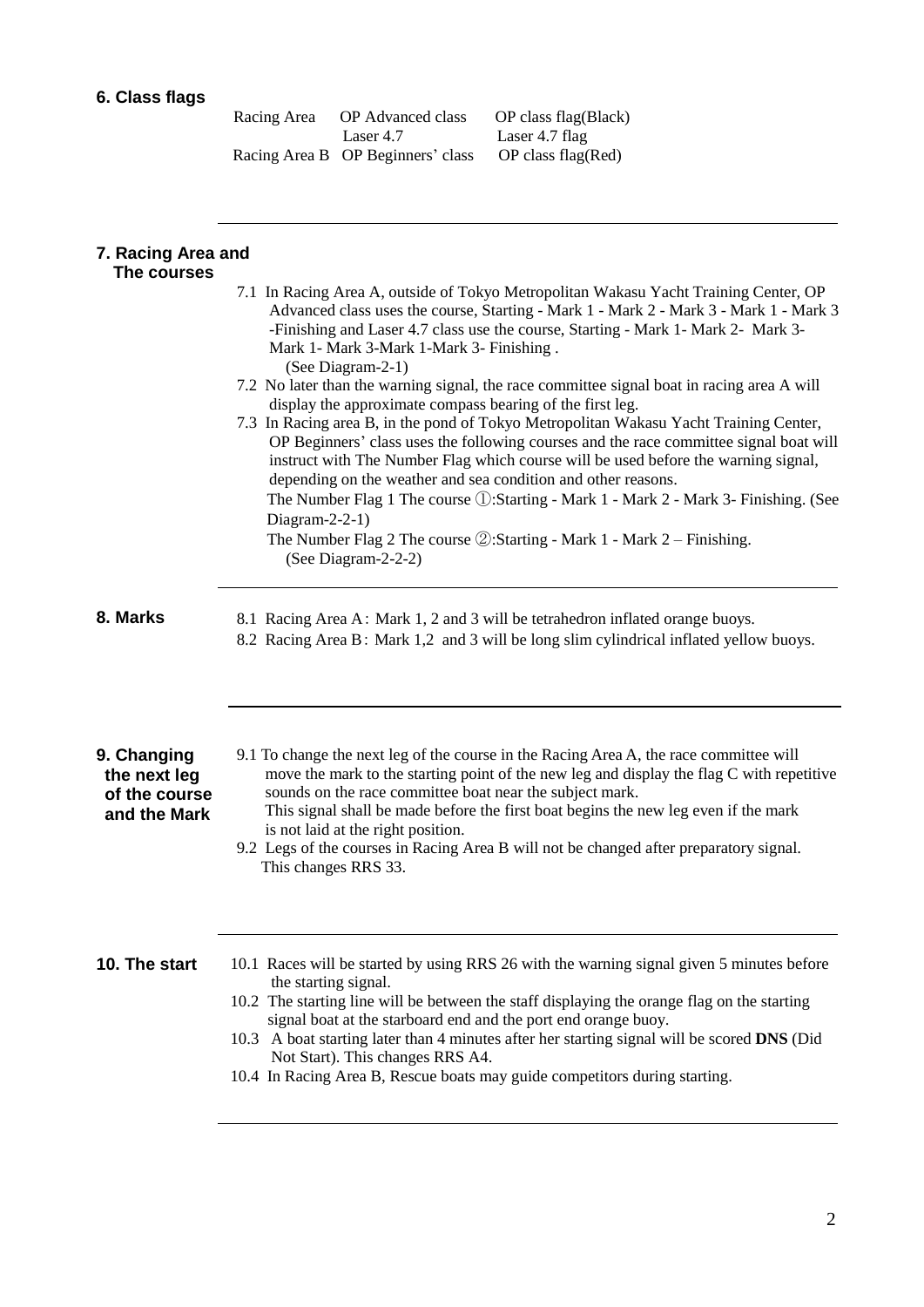| 11. The finish                              | 11.1 In the Racing Area A, the finishing line will be between the staff displaying the orange<br>flag on the race committee boat with a blue flag at the starboard end and the port end<br>orange buoy.<br>11.2 In the Racing Area B, the finishing line will be between the staff displaying the orange<br>flag on the racing committee boat with a blue flag at the starboard end and the port end<br>orange buoy or Mark 1.<br>In case the race committee uses the course $(2)$ , Mark 1 will be the buoy for the<br>finishing line.                                                                                                                                                                                                                                                                                                                                                                                                                                                                                                                                                                                                                                                                                                                                                                |
|---------------------------------------------|--------------------------------------------------------------------------------------------------------------------------------------------------------------------------------------------------------------------------------------------------------------------------------------------------------------------------------------------------------------------------------------------------------------------------------------------------------------------------------------------------------------------------------------------------------------------------------------------------------------------------------------------------------------------------------------------------------------------------------------------------------------------------------------------------------------------------------------------------------------------------------------------------------------------------------------------------------------------------------------------------------------------------------------------------------------------------------------------------------------------------------------------------------------------------------------------------------------------------------------------------------------------------------------------------------|
| 12.Shortening                               | 12.1 If the race committee signals a shortened course, the race committee displays the flag<br>S with two sounds on the race committee boat nearby the rounding mark.<br>12.2 The finishing line shall be between the mark and the staff displaying the orange frag on<br>the race committee boat with a blue flag. This changes RRS 32.2.                                                                                                                                                                                                                                                                                                                                                                                                                                                                                                                                                                                                                                                                                                                                                                                                                                                                                                                                                             |
| 13. Time limit                              | 13.1 The time limit will be 15 minutes after the first boat sails the course and finishes.<br>13.2 Boats failing to finish within above time limit will be scored Did Not Finish (DNF).<br>This changes RRS 35, A4 and A5.                                                                                                                                                                                                                                                                                                                                                                                                                                                                                                                                                                                                                                                                                                                                                                                                                                                                                                                                                                                                                                                                             |
| 14. Protests<br>and requests<br>for redress | 14.1 Protests and requests for redress or reopening shall be delivered at the race office<br>within the protest time limit that is 45 minutes after the last boat of each class has<br>finished the last race of the day. The protest committee chairman may extend the<br>protest time limit. It will be posted on the official notice board at the race office.<br>14.2 Notices of protests by the race committee or protest committee will be posted on the<br>official notice board to inform boats under RRS 61.1(b).<br>14.3 A list of boats that, under Appendix P, have been penalized for breaking RRS 42 will<br>be posted before the protest time limit.<br>14.4 Hearings will be held sequentially. Notices will be posted within 15 minutes of the<br>protest time limit to inform competitors of hearings in which they are parties or named<br>as witnesses.<br>14.5 A request for reopening a hearing under RRS 66 shall be delivered no later than 15<br>minutes after the decision on the races This changes RRS 66.<br>14.6 Breaches of instructions 16, 17, 18, 19, 20, 21 22 and 24 will not be grounds for a protest<br>by a boat. This changes RRS $60.1(a)$ .<br>The protest committee may impose a boat penalty including the disqualification<br>against for these breaches. |
| 15. Scoring                                 | At least 1 race is required to be completed to constitute this regatta. Even if no race is<br>completed due to weather condition, any extended race is not held.<br>A boat's score will be the total of her all race scores. This changes RRSA2.                                                                                                                                                                                                                                                                                                                                                                                                                                                                                                                                                                                                                                                                                                                                                                                                                                                                                                                                                                                                                                                       |
| 16. Check-out<br>and check-in               | 16.1 A competitor shall sign on the check-out/in form prepared in the race office.<br>16.2 A Check-out sign shall be done from 45 minutes to 20 minutes before the warning<br>signal of the 1st race of the day.<br>16.3 A Check-in sign shall be done not later than 45 minutes after the final race of the day<br>completed. The race committee chairman may extend the Check-in time limit.<br>16.4 A boat that would retire from a race shall notify her intension to a nearest race<br>committee boat and shall describe the reason in a check-in form and deliver to the race<br>committee.                                                                                                                                                                                                                                                                                                                                                                                                                                                                                                                                                                                                                                                                                                      |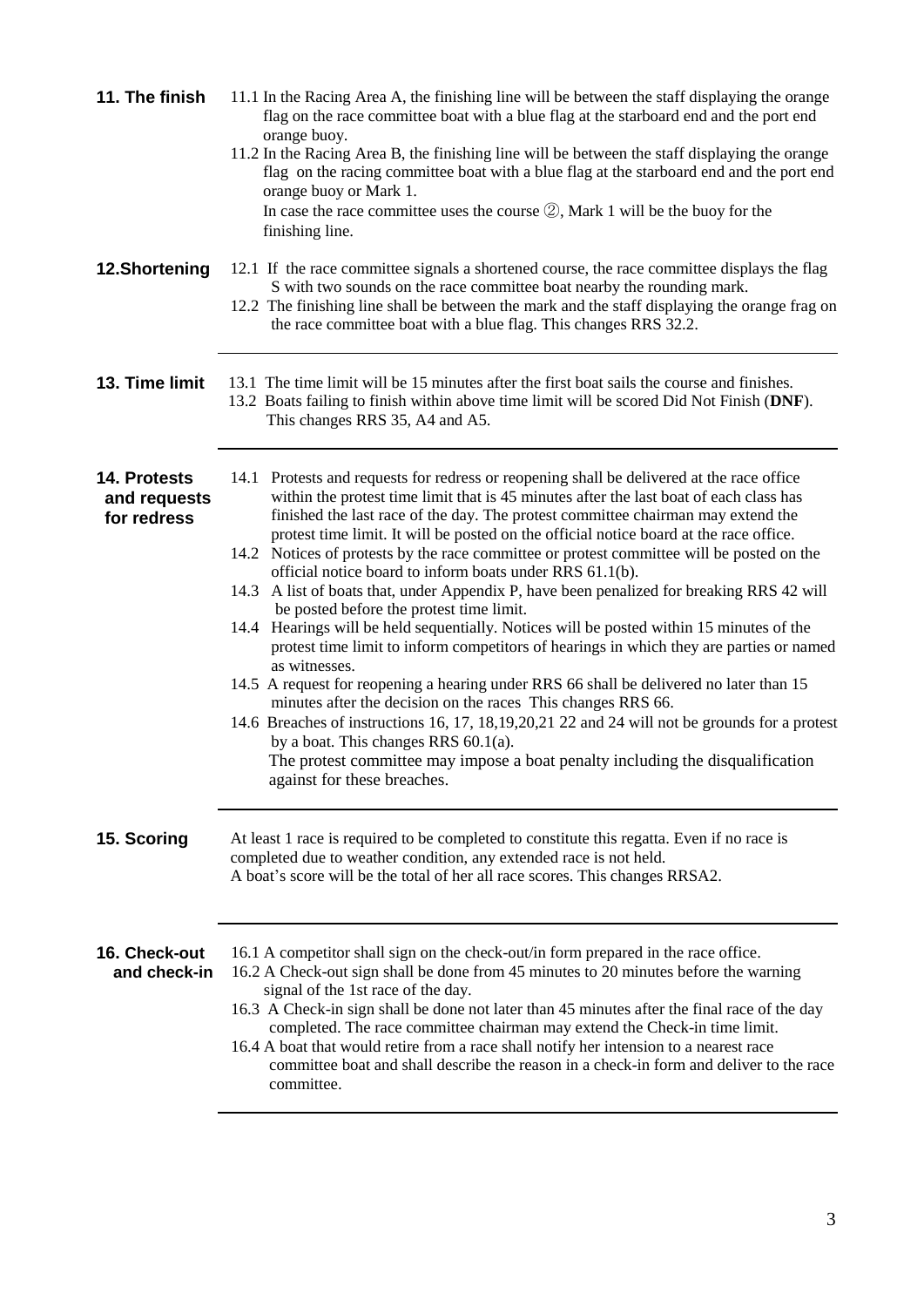| 17. Safety<br>regulations                         | 17.1 A competitor shall wear a life jacket at any time afloat. If he/she wears a self-<br>expansion type, it is required to expand it at any time afloat.<br>17.2 A boat in Racing Area B is required to put a recognizable ribbon at the peak of the sail,<br>which will be distributed at the time of the registration.<br>17.3 The race committee may assist a competitor or recommend retiring from a race, who is<br>in danger in the opinion of the race committee.                                                                                                                                                                                                                      |  |  |
|---------------------------------------------------|------------------------------------------------------------------------------------------------------------------------------------------------------------------------------------------------------------------------------------------------------------------------------------------------------------------------------------------------------------------------------------------------------------------------------------------------------------------------------------------------------------------------------------------------------------------------------------------------------------------------------------------------------------------------------------------------|--|--|
| 18. Replacement<br>of crew or<br>equipment        | Substitution of damaged or lost equipment will not be allowed unless authorized by the<br>race committee. Requests for substitution shall be made to the race committee at the first<br>reasonable opportunity.                                                                                                                                                                                                                                                                                                                                                                                                                                                                                |  |  |
| 19. Equipment<br>checks<br>and<br>measurem<br>ent | 19.1 RRS 78 (JSAF prescriptions 5) will not apply. However the race committee may<br>protest a boat when the race committee admits some suspicion during this regatta and<br>recognizes by measuring, weighing or other means that it is significantly advantageous<br>19.2 The race committee may inspect a boat or equipment at any time if necessary.                                                                                                                                                                                                                                                                                                                                       |  |  |
| 20. Official boats                                | An official boat of the race committee will display the following flags.<br>The race committee signal boat<br>'JJYU' flag<br>'RC' flag<br>The race committee boats<br>'RESCUE' flag<br>A rescue boat<br>'Red cross' flag<br>A doctor boat<br>'JURY' flag<br>A protest committee boat                                                                                                                                                                                                                                                                                                                                                                                                           |  |  |
| 21. Support<br>boats                              | 21.1 A support boat shall be approved by the organizing committee delivering a<br>designated application form at the time of the registration.<br>21.2 A support boat shall display the green colour flag lent by the race committee at<br>the time of the registration but the flag pole shall be prepared by each club.<br>21.3 The number of the crew of a support boat is required to be less than a half of her<br>capacity (raise the decimals to a unit).<br>21.4 A support boat shall keep away from the racing area from the time of the warning<br>signal for the first class to start until all boats have finished or the race committee<br>signals a postponement or abandonment. |  |  |
| 22. Radio<br>communication                        | Except in an emergency, a boat shall neither make radio transmissions while racing nor<br>receiving radio communications not available to all boats. This restriction also applies to<br>mobile telephones and GPS.                                                                                                                                                                                                                                                                                                                                                                                                                                                                            |  |  |
| 23. Disclaimer<br>of liability                    | Competitors participate in this regatta entirely at their own risk. (See RRS 4 Decision to<br>Race). The organizing authorities and/or any party, person involved in this organization<br>will accept no liability whatever for any personal material damage or personal injury or<br>death sustained in conjunction with or prior to, during, or after this regatta.                                                                                                                                                                                                                                                                                                                          |  |  |
| 24. Trash<br>disposal                             | Competitors and support boats shall not put trash in the water.                                                                                                                                                                                                                                                                                                                                                                                                                                                                                                                                                                                                                                |  |  |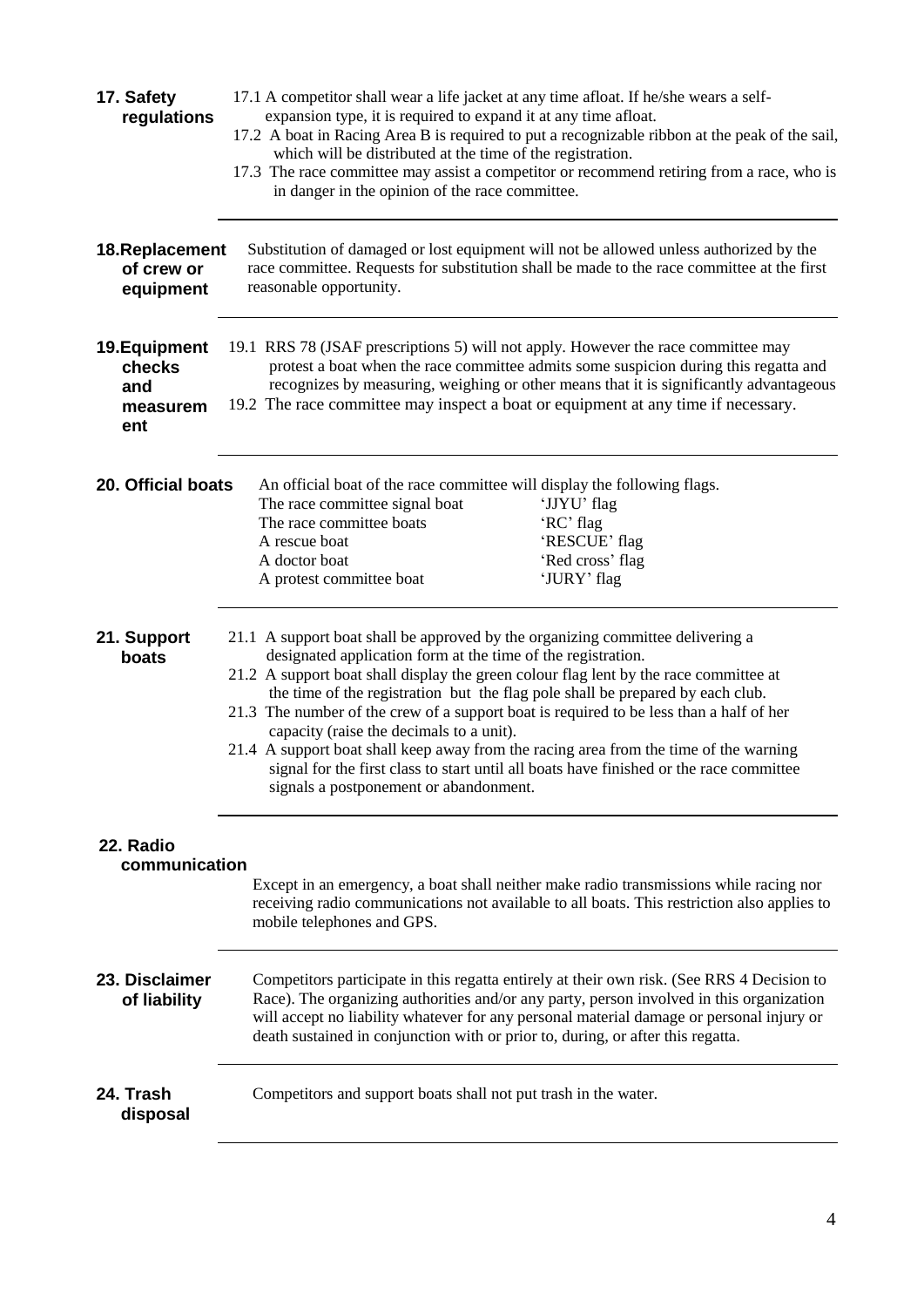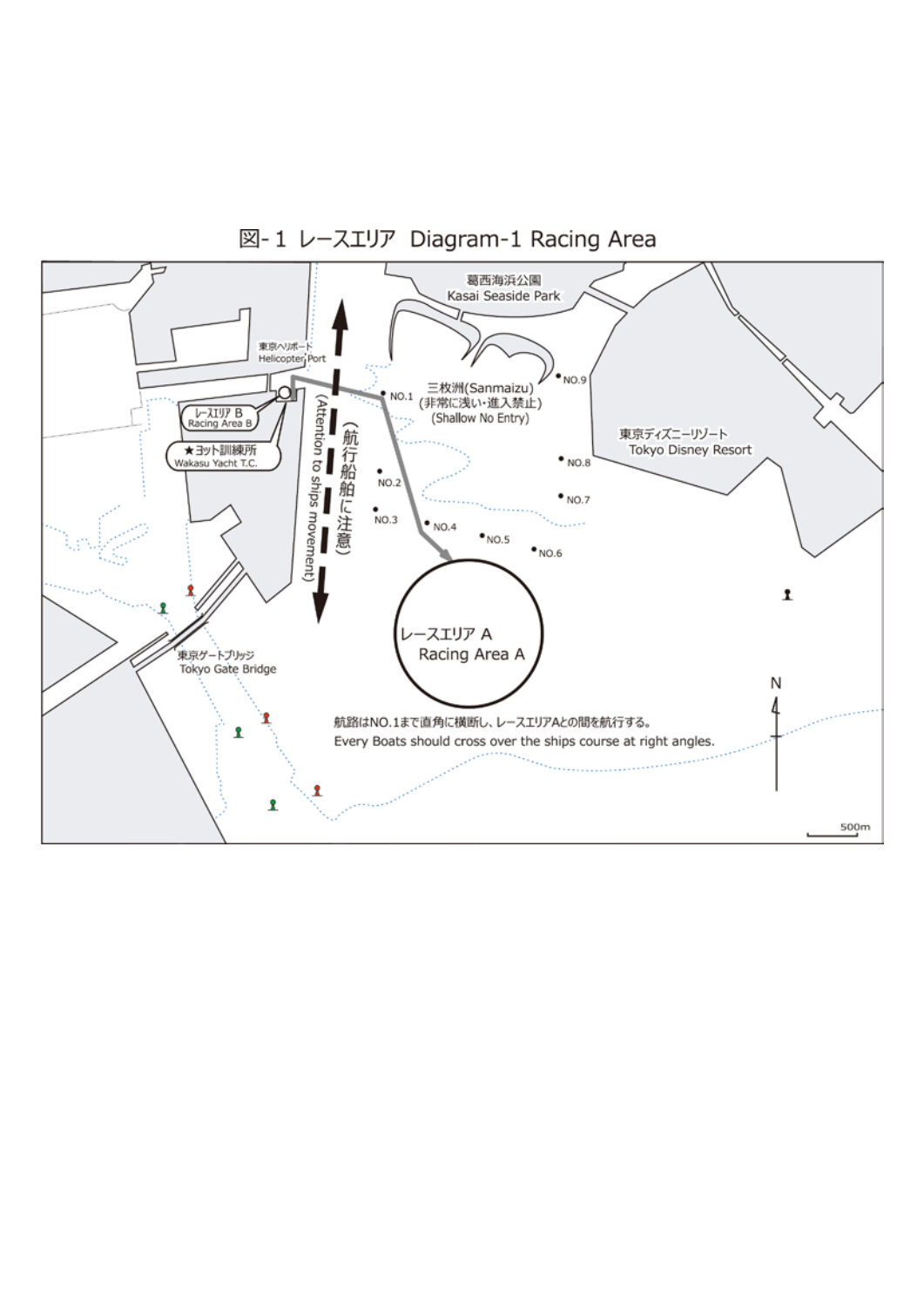



② Laser 4.7,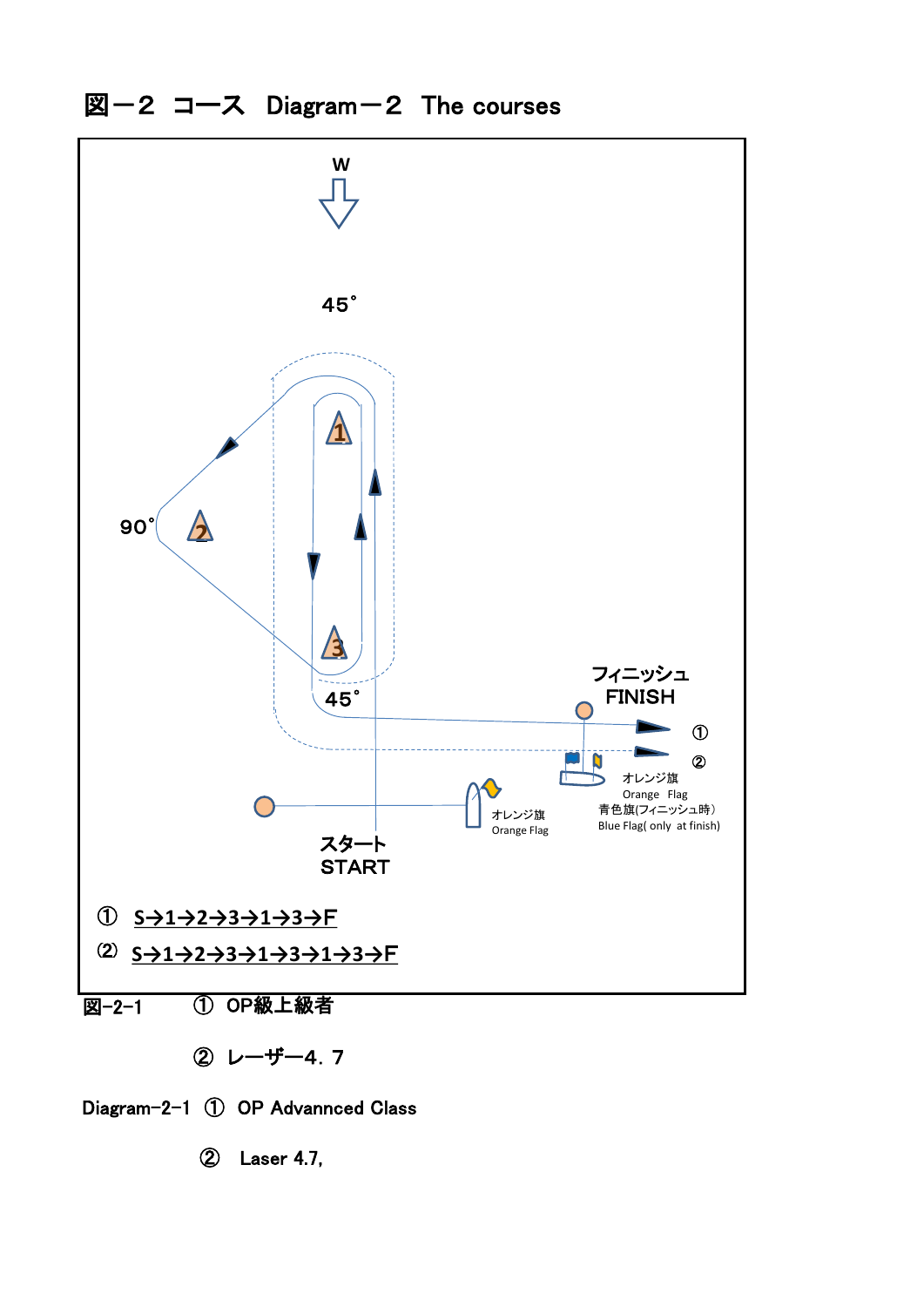

※OP Biginners's Class may use the course as per Diagram-2-2-1 or Diagram-2-2-2 depending on the weather condition.